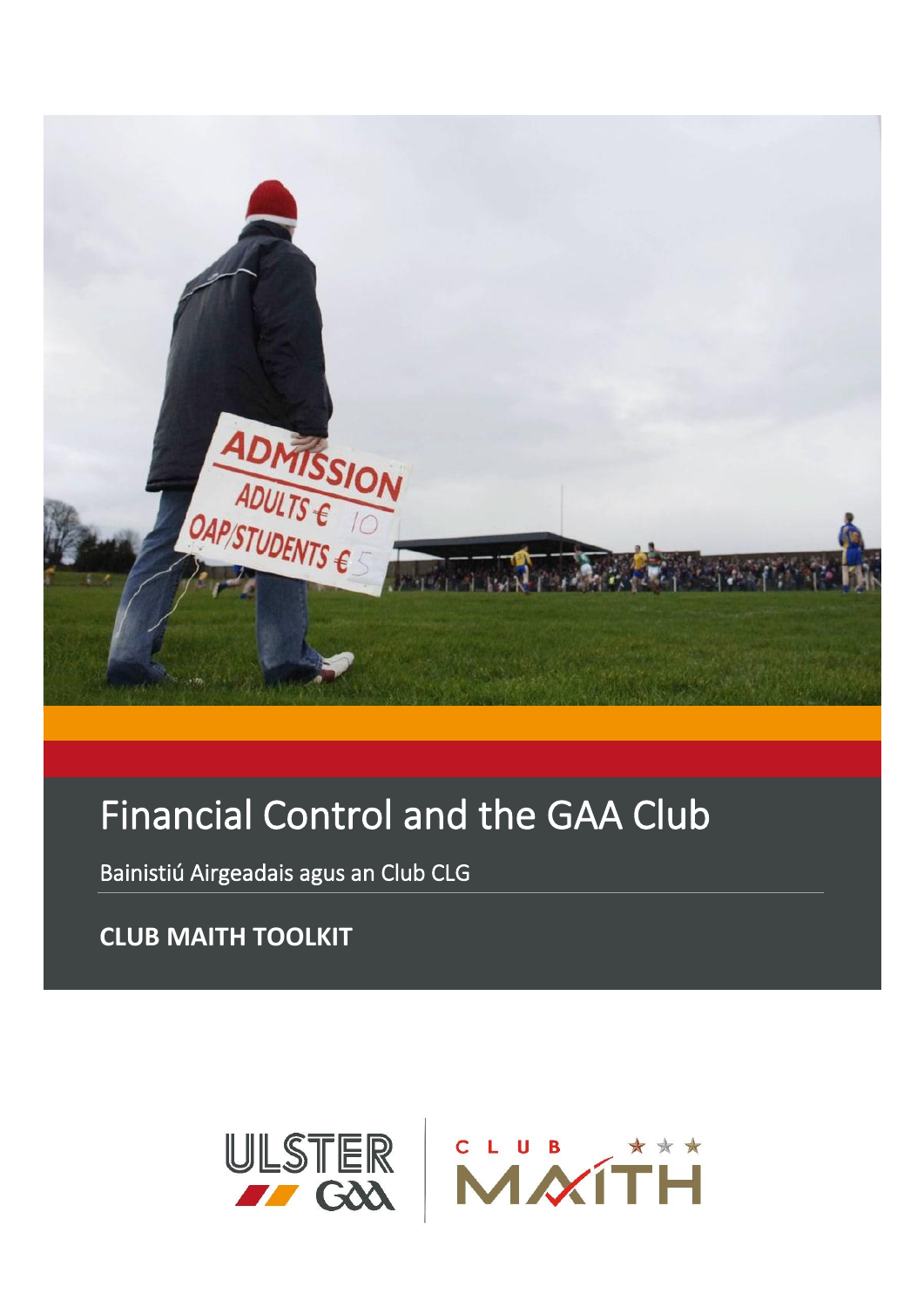# INTRODUCTION

GAA Clubs are complex undertakings. Increasingly they're also big businesses in financial terms, handling very large amounts of money. It's absolutely vital that GAA Clubs are open and accountable in financial terms. Most Clubs get their money from other people … so it's essential that those people are content that their money is being used properly. It's not difficult to put in place and maintain good financial systems and procedures, whatever the size of the Club

# SOME BASIC FINANCIAL CONTROL CONCEPTS

GAA Clubs aren't commercial businesses. But it's important they're aware of some basic concepts which can be applied in the GAA Club context:

## INCOME AND EXPENDITURE ACCOUNT

In a business this is often termed the Profit and Loss Account. Basically, it outlines the Club's financial performance, usually over a year. The account should show what money has come into the Club and what money it has paid out. Typically, the individual amounts will be grouped under headings, possibly as follows:

## INCOME

- Membership fees
- Club Lotto
- Gates
- Events
- Draw

## EXPENDITURE

- GAA affiliation fees; insurance; etc
- Playing gear
- Transport
- Teams' expenses
- Heat; light; and power
- **Sponsorship**
- "Friends of …" subscriptions
- **Grants**
- **Miscellaneous**
- Rates
- **Maintenance**
- **Advertising**
- Admin expenses
- **Miscellaneous**

#### CASH FLOW

This is exactly what it says … the flow of cash into and out of the Club. It's a hugely important thing to be aware of: Clubs, just like businesses, need cash to pay the bills. It's quite possible to be financially sound and to be well on the way to producing a good end of-year Income and Expenditure Account but to suffer cash-flow problems. A well-managed Club won't allow this to happen.

Cash Flow projections, whilst similar to budgets in terms of estimating expected income and expenditure, differs in that it is a key measure of your club's ability to place sufficient cash resources at a specific point in time to meet expected costs.

A cash flow projection should be prepared for a period, typically 3-6 months when the timing of upcoming income and expenditure can be reliable estimated. A basic cash flow could take the following format:

**Available Funds** *plus* **Expected Income** *less* **Upcoming Expenditure** *equals* **Cash Flow Surplus/Deficit** 



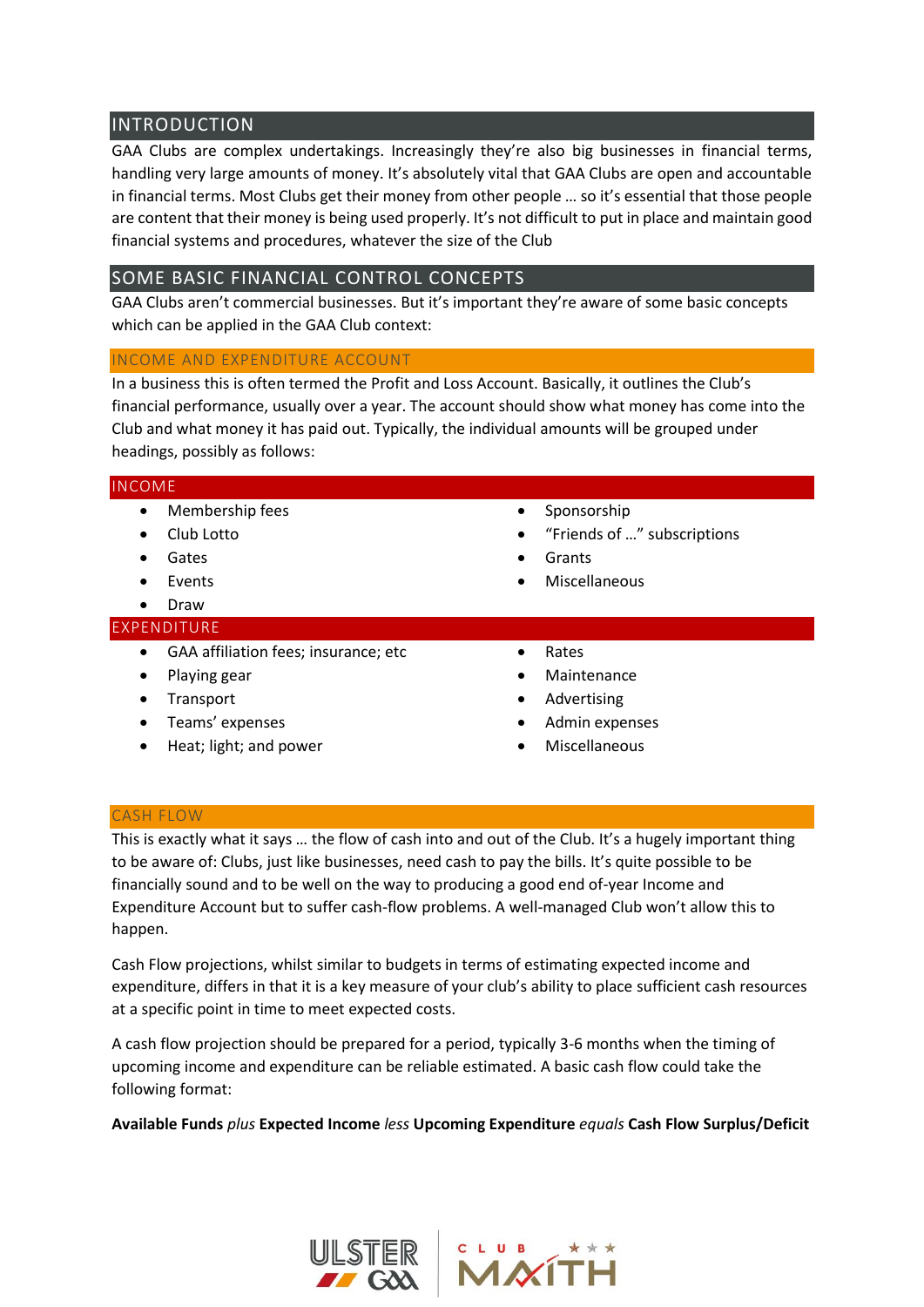**Available Funds** - A cash flow should always begin with your current bank balances and other available cash at hand. You should include any arranged overdrafts here as it important to note all available funds at a given point and time.

**Expected Income** – Here you should record all probable revenue in the selected period. It is important to be realistic so as not to overstate your income. Typical entries here will include:

- Outstanding Debtors (monies owed to the club)
- Weekly lotto income
- Expected social club income
- Grant income
- Upcoming fundraisers

**Expected Expenditure**- Here you should include all your anticipated expenditure in the selected period. It is important to be pessimistic here and plan for the wort case scenario so that the club is prepared for all eventualities. It is important to include:

- Any direct debits
- Outstanding creditors (monies owed by the club)
- Loan repayments
- Pitch Maintenance
- Planned developments
- Lotto winnings/jackpot

By then applying the above mentioned formula you should generate either a cash surplus or deficit. Interpreting these results will then inform the club's financial decision-making processes going forward particularly if the outcome is a cash flow deficit.

There are number of actions you can take if you find that your club is in a deficit:

Loan Holiday – During the current crisis some banks are offering a loan repayment holiday which can be of assistance to cash flow. Note that some lenders are still charging interest whilst deferring the basic repayment amount.

Bridging Loan – It may be beneficial to obtain a loan to help ease cash flow issues and business interruption loan.

Extending payment terms – Open a dialogue with your creditors i.e. County Board and agree a more suitable payment plan if you cannot meet immediate costs.

#### BUDGET

Working to a budget is one good way of helping manage cash-flow. It's also a tried and-tested overall financial management tool. Basically, a budget is an outline of what a Club intends to spend during the year ahead and when it intends to spend it. It's a way of first planning and then monitoring the Club's income and expenditure.

A Club budget would use the types of headings listed above for the Income and Expenditure Account. The Executive Committee should decide at the start of the year what it intends to spend under the various headings (e.g. identify an amount for playing gear). The Treasurer should then allocate that spend appropriately: for example, it's likely most playing gear would be bought at the

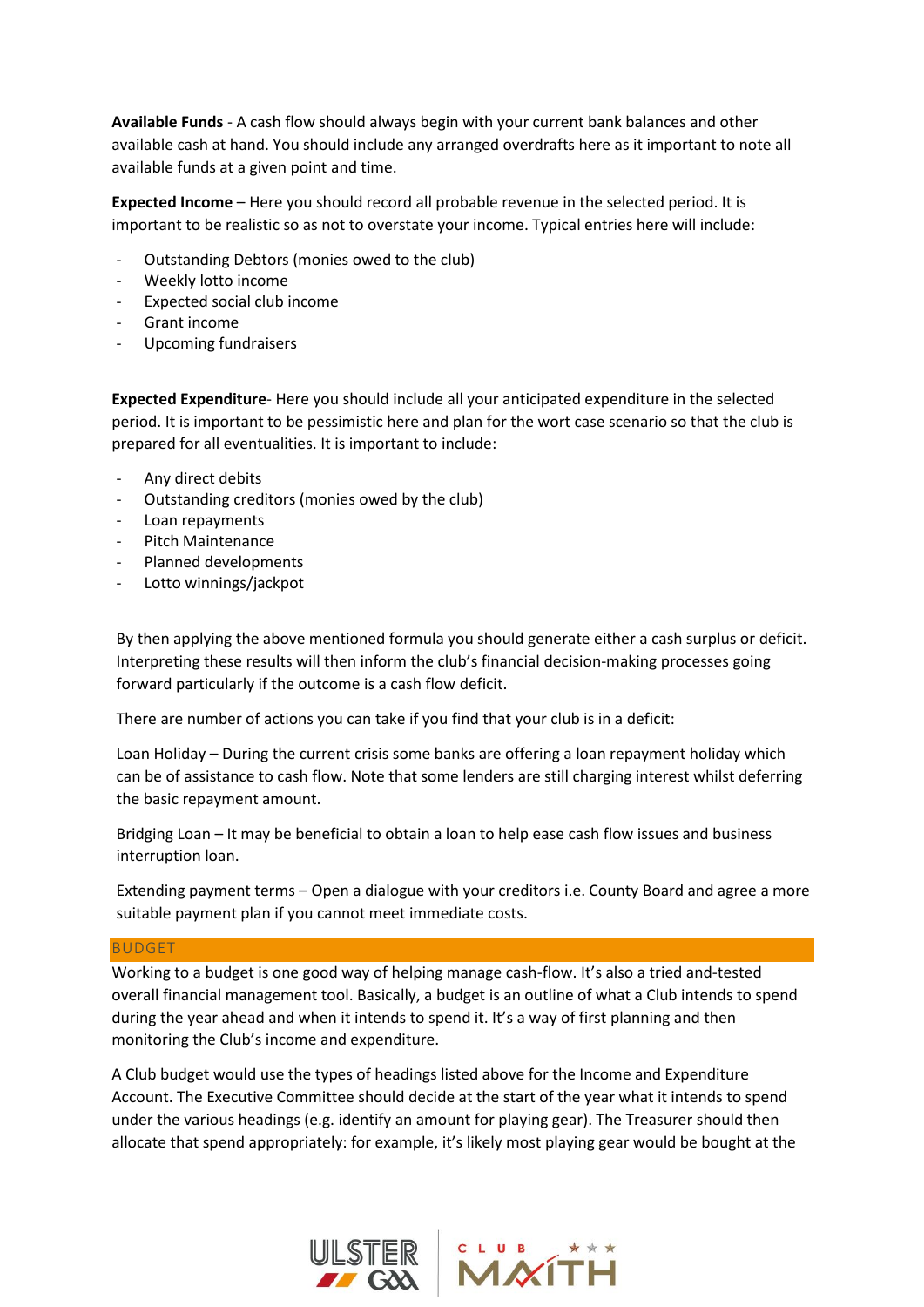start of a season with smaller "top ups" later on. As the year progresses what actually happens is monitored against what was planned to happen.

Club Income should be treated in exactly the same way.

Using budgets means everyone knows what's what in financial terms within the Club. For example, managers and coaches know what resources they have available and Events/ Lotto Committees know how much they have to raise. Budgets of course should be set at realistic levels.

#### DEPRECIATION

This involves spreading the cost of fixed assets (e.g. buildings and equipment) over their working life. For example, if we bought a mower at £10,000/ $\epsilon$ 10,00 and expect it to last five years, then we depreciate it at £2,000/€2,000 a year. The purchase should not be reflected in our Income and Expenditure account but taken to the Balance Sheet and treated as a Fixed Asset and depreciated over its estimated working life. The depreciation figure (£2000/€2000) should be reflected as an expense in our Income and Expenditure Account.

It is important for us is to realise that all fixed assets have a lifespan … and that we (a) need to have a sense of what that lifespan is; and (b) start thinking before the event about how we're going to fund its replacement.

#### BALANCE SHEET

The balance sheet gives you a snapshot of the financial standing of your Club at a particular point in time. Put simply it summarises your assets (i.e. what the Club owns or is owed) and your liabilities (what your Club in turn owes to others). If your liabilities are greater than your assets then you're in major trouble! Usually you'll need some expert help to draw up a Balance Sheet but it can be a useful exercise to show the members just what the Club is worth. A typical club Balance Sheet would take the following format:

| <b>Fixed Assets</b>            | <b>Current Liabilities</b>                   |
|--------------------------------|----------------------------------------------|
| Land & Buildings               | Trade Creditors (monies owed by the club)    |
| <b>Floodlights</b>             | <b>Bank Loans</b>                            |
| Equipment                      | Capital Grants                               |
| <b>Current Assets</b>          |                                              |
| Debtors (monies owed to club)  | <b>Net Assets (Total Assets less Current</b> |
| Prepayments (Gala deposit etc) | Liabilities)                                 |
| <b>Ticket Debtors</b>          | <b>Reserves</b>                              |
| Cash at Hand                   | Surplus B/fwd                                |
| <b>Bank Balances</b>           | Surplus/Deficit for the Year                 |
| <b>Club Merchandise Stock</b>  | <b>Net Reserves</b>                          |
|                                |                                              |

## **Total Assets**

The Club Accounts template is available to download at https://ulster.gaa.ie/community/resources/ providing a sample layout for club financial statements.



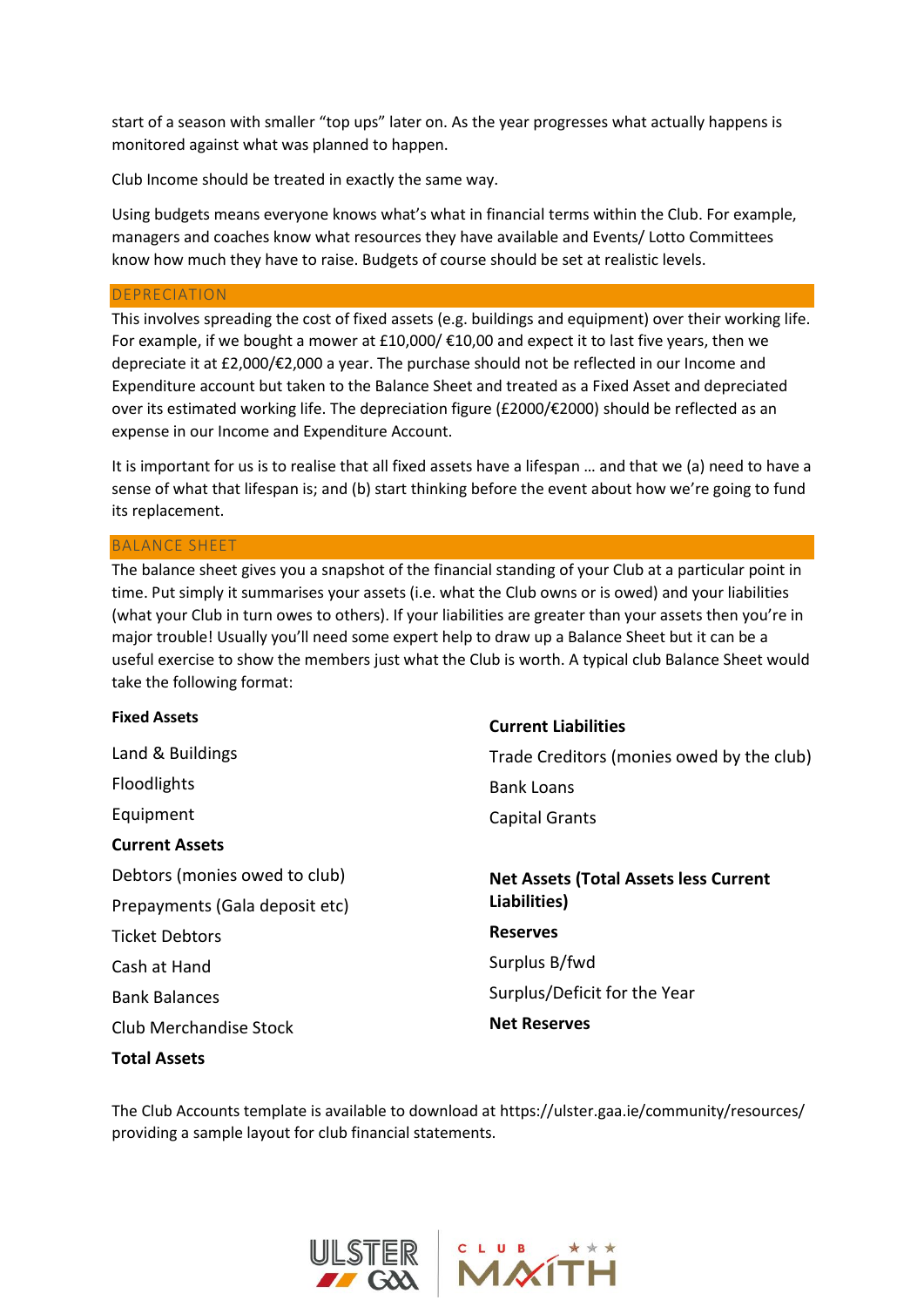## GOOD FINANCIAL PRACTICE IN THE GAA CLUB

The guidelines below reflect best financial management practice and should be taken on board by all GAA Clubs:

## **Club Bank Accounts**

- The Club should have one or more bank accounts, e.g. a current account and possibly deposit and or loan accounts.
- All Club financial business should be carried out through these authorised bank accounts.
- A number of authorised cheque signatories should be approved by the Executive Committee.
- All cheques should be signed by at least two of the authorised signatories.
- The authorised signatories should include the Club Chairperson; Treasurer; and Secretary.

## **Accounting for Cash**

- Cash holdings should be kept to a minimum and all cash sums deposited into the Club accounts as quickly as possible.
- Cash transactions on behalf of the Club should be by exception and for small amounts only.
- There should be a separation of duties which if combined would enable one person to record and process a complete transaction. This will help reduce scope for errors as well as deliberate manipulation or abuse.

## **Procurement of Goods**

- All expenditure over £100/ €100 (or another agreed figure) should require a Purchase Order Number from the Club Treasurer
- All Club expenditure of over £500/€500 (or another agreed figure) should be formally approved in advance at a full Executive Committee meeting.
- The Treasurer should, at each Executive Committee meeting, give an account of all Income and Expenditure incurred since the previous meeting and give the current position in terms of each of the Club's bank accounts.
- All expenditure should be on foot of properly-vouched invoices or other appropriate documentation.
- At least three tender prices should be sought for all works/tasks estimated to cost over £5,000/ €5,000 (or another agreed figure).

## **Annual Accounts**

- A proper, written financial statement should be presented at the Club's AGM: the Treasurer should explain the statement to the meeting and answer any questions on it.
- That financial statement should outline: The Club's financial position at the start of the year. - Income during the year. - Expenditure during the year. - The Club's financial position at the end of the year.
- The Club should comply as appropriate with any other financial requirements imposed by funders and others the Club may work in partnership with.
- The Club should keep an up-to-date asset register of its main items of equipment, e.g. playing gear; footballs/ sliotars/hurleys/helmets; mowers; gym equipment; computers; videos; televisions; etc.